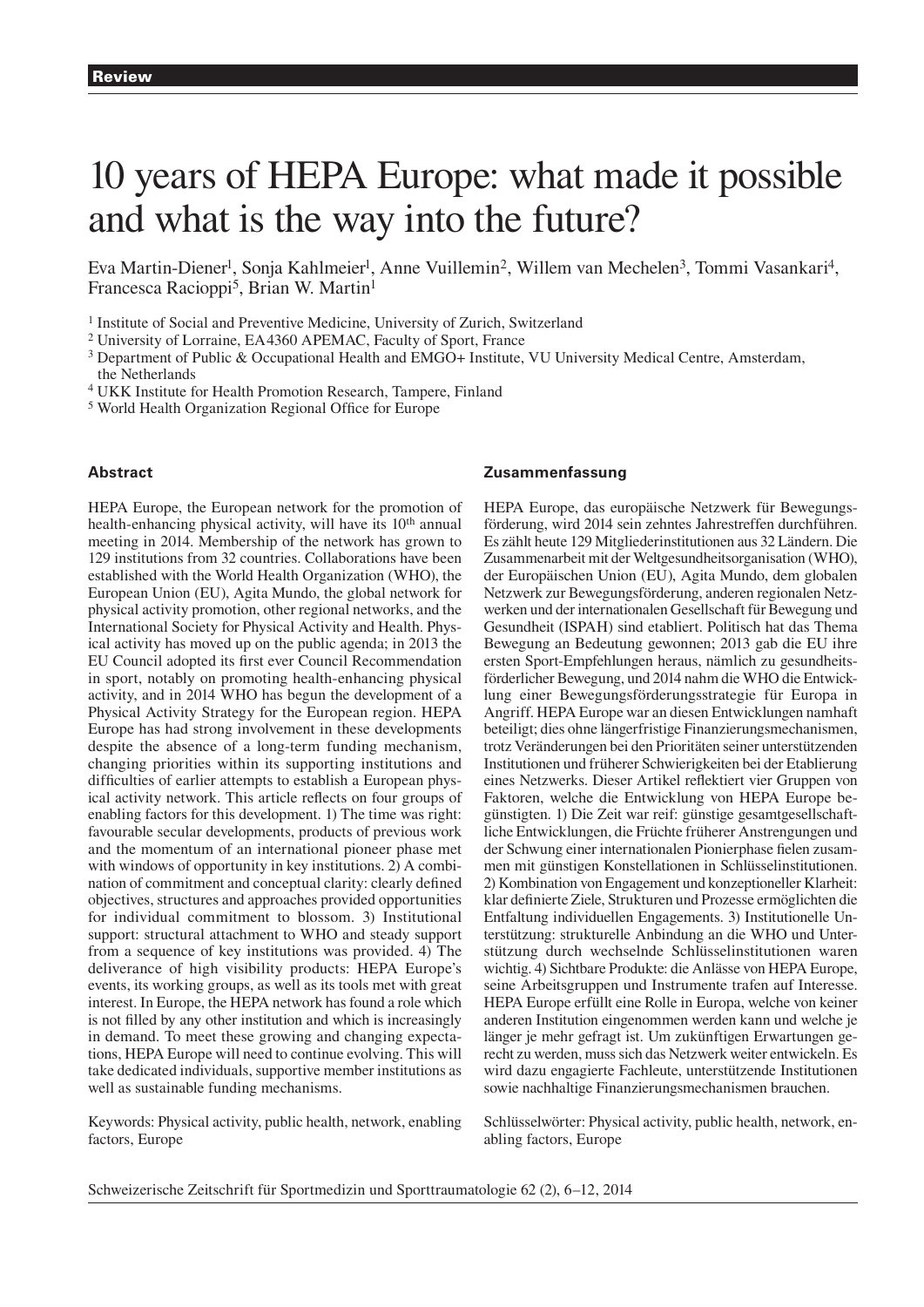### **HEPA EUROPE – where are we today?**

In summer 2004, the launch of a European physical activity promotion network was decided during an expert meeting in Magglingen, Switzerland, with participants from European countries, the World Health Organization (WHO) and Agita Mundo, the global physical activity promotion network. After a one year preparation period, HEPA Europe, the European network for health-enhancing physical activity (HEPA) was officially founded at its first meeting on 26–27 May 2005 in Gerlev, Denmark (Martin et al., 2006). In August 2014, its 10th annual meeting will take place in Zurich, Switzerland. In the meantime, membership of the network has grown to 129 institutions from 32 countries. Collaborations have been established with the WHO Regional Office for Europe, the European Union (EU), Agita Mundo, other regional physical activity promotion networks, and the International Society for Physical Activity and Health (ISPAH) (Martin and Kahlmeier, in press). These collaborations have for example contributed to the first ever EU Council Recommendation in the area of sport, notably on the topic of "promoting healthenhancing physical activity across sectors" (EU Council, 2013) and they are also playing a role in the development of a WHO European Physical Activity Strategy which has begun in early 2014 (WHO, 2013a). In a survey carried out between November 2010 and January 2011 in 482 members and other stakeholders of HEPA Europe from more than 30 countries, 49% reported that HEPA Europe's activities or products had had an influence on physical activity promotion in their work, in their institution or at their national level (WHO, 2012).

This development is remarkable for several reasons. Earlier attempts to establish a European physical activity network had failed. During the last decade, important member institutions of HEPA Europe have undergone changes in their priorities and were not able to continue the same level of support. And last but not least, it was not yet possible to establish a long-term funding mechanism for the network; public funding had to be secured from a series of different institutions, private funding has only played a minor role.

How was this development possible despite all these handicaps? Below we will reflect on enabling factors and will address the main challenges for HEPA Europe in the future.

#### **Enabling factors**

#### *The time was right*

There were several secular developments favouring the creation and the further development of the HEPA Europe network. The rise of obesity and non-communicable, lifestylerelated, diseases and the growing interest in population levels of physical inactivity are certainly to be listed in this context. Changes at the political level and developments in communication technology and transport had created and established new possibilities for collaboration at the European and at the global level.

HEPA Europe could build on previous work. A first European network based on a collaborative project supported by the European Commission had already made important conceptual contributions to the development of physical activity promotion since 1996, for example through cycling and walking (Martin et al., 2006). A follow-up project was not funded by the European Commission in 2001, but many of the contacts established through the network remained intact, and its previous leaders from the UKK Institute in Tampere, Finland became essential supporters of HEPA Europe.

In addition to the general scientific progress on the health effects and the intervention options for physical activity, relevant cornerstones at the global level were the 1996 report of the US Surgeon General's Report on Physical Activity and Health (US Department of Health and Human Services, 1996), the work of the Physical Activity and Health Branch at the Centers for Disease Control and Prevention (CDC) in Atlanta in the following years, the development of Agita Mundo following the main event of WHO's World Day for Health in 2002 on the topic of "Physical Activity for Health" in São Paulo, Brazil (Martin and Kahlmeier, in press), and important health policy documents such as WHO's Global Strategy on Diet, Physical Activity and Health (WHO, 2004).

Thus, HEPA Europe had the opportunity to use the momentum of an international pioneer phase in physical activity and health with great commitment and enthusiasm of many people active in the field, and with a general spirit of collaboration and mutual support in research, policy and practice.

There were institutional windows of opportunity in 2004. Through the successful Transport, Health and Environment Pan-European Programme (THE PEP) (Martin et al., 2004), solid working relationships had been established between WHO, a number of European countries and also the United Nations Economic Commission for Europe (UNECE). Key individuals within the Swiss Federal Offices of Sport and Public Health were not only supportive of the expert meeting held in Switzerland in 2004, but also of the actual development of HEPA Europe. And finally, WHO's Regional Office for Europe was willing and ready to host the network.

#### *Combination of commitment and conceptual clarity*

Expertise and individual commitment are essential to make progress in any field of public health. However, only mutual agreement on objectives, structures and approaches allows combining the advantages of top-down and bottom-up approaches and making progress on a broader scale. Early on in its development, HEPA Europe defined its vision, aims and guiding principles. The development of the HEPA Europe framework and the network's impact model were other important steps.

The work of HEPA Europe is based on relevant policy statements of international bodies, such as the WHO Global Strategy for Diet, Physical Activity and Health (WHO, 2004) mentioned earlier. The Terms of Reference of HEPA Europe were drafted before and finalised at the first network meeting in 2005 (Martin et al., 2006). They have been adapted in detail since, but already in their original form they described the vision of the network, which is to achieve better health through physical activity among all people in Europe, its goals and objectives as well as its structures and functioning.

The first activities of HEPA Europe were to a large extent driven by available resources, knowledge and background of the active members, and by opportunities; they were less based on a formulated implementation strategy. In 2006, the Steering Committee started the development of an impact model for the network. In several steps six areas were identified which could be addressed with a good chance of success: social and physical environments for health-enhancing phys-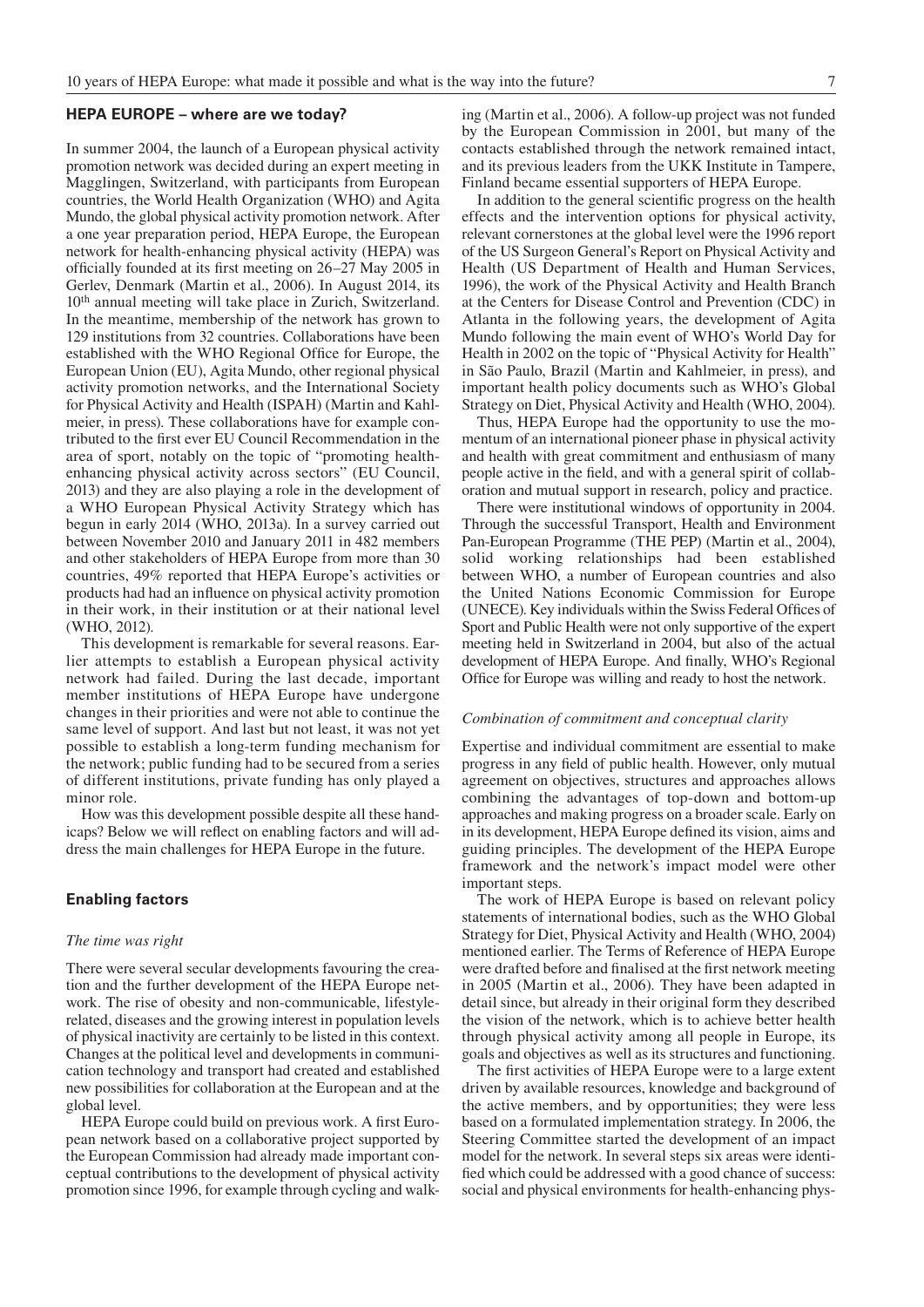

model was endorsed by the members at the annual network meeting 2008 in Glasgow (WHO 2009): The most promising way for the network to address the causes of the physical inactivity problem would be to support indirect stakeholders which could then address those stakeholders who are direct-**Figure 1:** Simplified impact model of HEPA Europe. The ly in power to change environments and systems.

ical activity; cultural values regarding HEPA; recognition of benefits of HEPA by stakeholders and its role in health policy; evidence on effective interventions; HEPA-related workforce development; and coordination. At the annual network meeting 2008 in Glasgow, the HEPA Europe impact model was discussed and finalised with the network members (WHO, 2009). There was general agreement that the most promising and effective way for the network to address the causes of the physical inactivity problem would be to support indirect stakeholders such as NGOs or ministries. They could then address those stakeholders who are directly in power to change environments and systems *(figure 1)*.

In parallel to the development of the impact model, the Steering Committee of HEPA Europe was also working on a framework to facilitate communication with decision makers and a wider audience on the principles and mechanisms of HEPA promotion at the population level. The HEPA Europe framework was based on existing models such as the public health action cycle (Institute of Medicine, 1988) and the model for policy research (Schmid et al., 2006), but it illustrated also the fact that programmes and activities can only work through the determinants of the respective domains of physical activity *(figure 2)*. In addition, by integrating the societal context it acknowledged that in real life there are other factors, such as policies and interventions of other sectors, the social climate, or the economy which are heavily affecting all levels of HEPA promotion and often interact with specific public health interventions. Finally, the framework served to highlight the central role of the knowledge base, consisting of practical experiences and scientific evidence, for systematic progress in the field, with respect to all three types of evidence for public health (Brownson et al., 2009).

Membership to HEPA Europe is open to institutions and organisations willing to contribute to the goals and objectives of the network. The number of members increased from 36 in 2006 to 129 in 2013, representing 32 countries. The majority of members are public institutions; they are active



Figure 2

**Figure 2:** The HEPA Europe Framework. Encompassing the elements shown in the graph, the societal context can interact with them. The knowledge base has a central role for systematic progress in the field; it covers all three types of evidence for public health (Brownson et al, 2009).

in research, physical activity and sports promotion, teaching, advocacy, policy development or health promotion in general. The members represent a range of sectors and expertise; they are listed on the HEPA Europe website (www.euro.who.int/ hepaeurope) and in the reports of the annual network meetings (WHO, 2014). The Steering Committee of HEPA Europe has been composed by a total of 25 individuals from 13 countries since 2005 *(table 1)*. Its members are elected for a one year term and can be re-elected. The chair has a two year term and can be re-elected once. Since 2009, the steering committee has a designated executive member.

The network's working groups *(table 2)* have been important for the development of methods and guidance; they range from funded research and development projects to self-financed exchange of ideas on specific topics (Vuillemin et al., 2004). The working groups are open to members of HEPA Europe and of the other physical activity networks (Martin and Kahlmeier, in press) as well as to invited experts. Large groups can consist of more than 30 members; they usually have a core group driving the work forward. In early years, the Steering Committee played an important role in organising the working groups; in the meantime a total of some 25 volunteering experts from member institutions have taken over a lead.

#### *Institutional support*

Apart from issues of financial sustainability, one of the lessons from the first European physical activity network was that the secretariat of HEPA Europe should be better affiliated to an international organization with convening powers. The WHO Regional Office for Europe has included the network as part of its technical programme of work, first at its European Centre for Environment and Health in Rome and since 2012 at its Regional Office for Europe headquarters in Copenhagen. This has provided an organisational framework for HEPA Europe, but also multiple synergies with WHO's other activities and direct connection with the work of health ministries in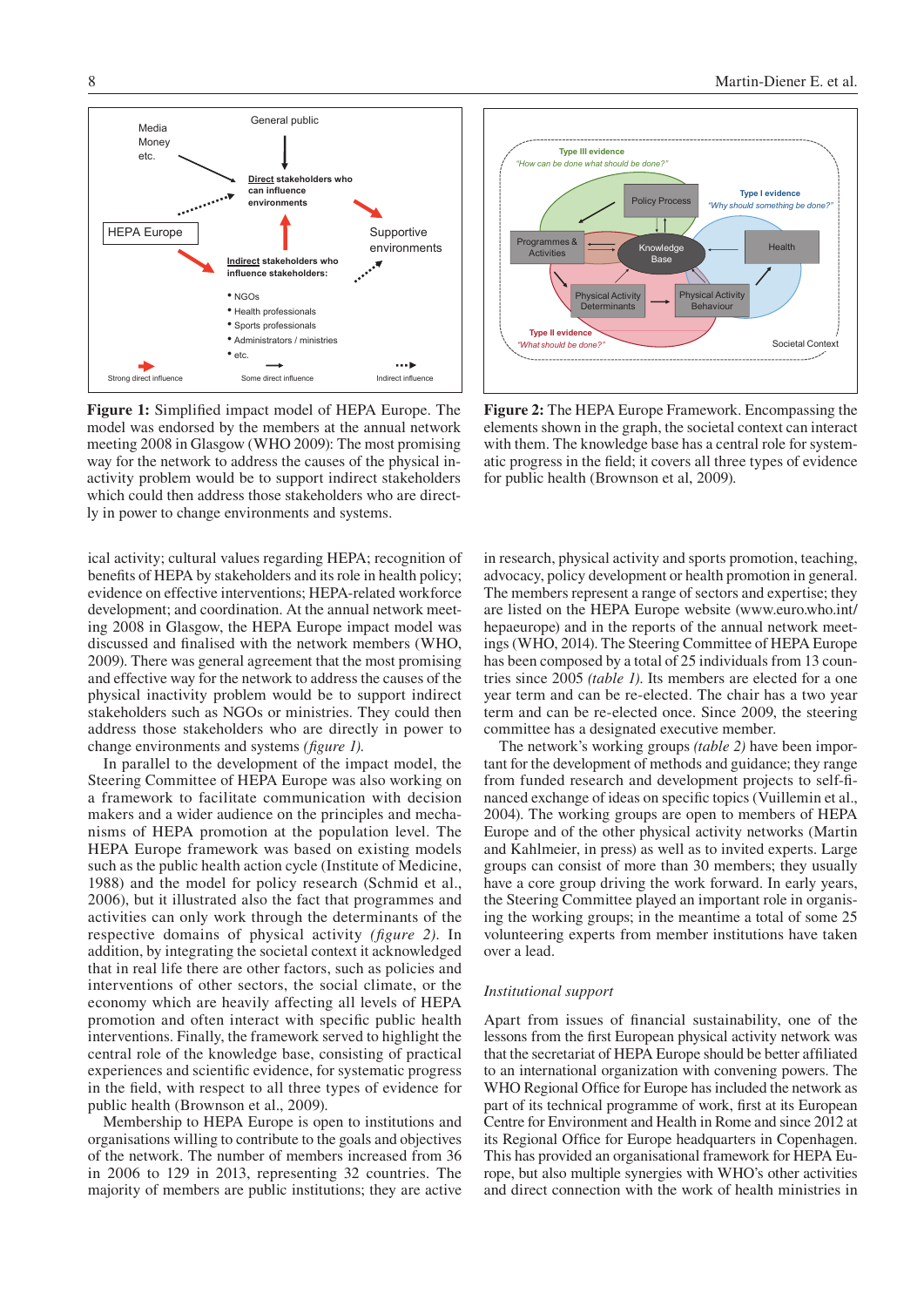**Table 1:** Chairs and members of the HEPA Europe Steering Committee. Brian Martin was chairman from 2005 to 2009, Willem van Mechelen from 2009 to 2013 and Tommi Vasankari since 2013. Until 2009, Sonja Kahlmeier was technical officer in charge of HEPA Europe at WHO's Rome office, since 2009 Executive Member of the Steering Committee.

| <b>Members of the Steering Committee</b> |                                                                                     | 2005 | 2006 | 2007     | 2008 | 2009 | 2010 | 2011     | 2012                    | 2013 | 2014  |
|------------------------------------------|-------------------------------------------------------------------------------------|------|------|----------|------|------|------|----------|-------------------------|------|-------|
| Finn Berggren                            | Gerlev Sports Academy,                                                              |      |      |          |      |      |      |          |                         |      |       |
| Eddy Engelsman                           | Denmark<br>Ministry of Health, Welfare and<br>Sports <sup>1</sup> , the Netherlands |      |      |          |      |      |      |          |                         |      |       |
| <b>Brian Martin</b>                      | Federal Office of Sports,<br>Switzerland <sup>2</sup>                               |      |      | Chairman |      |      |      |          |                         |      |       |
| Mari Miettinen                           | Ministry of Social Affairs and<br>Health, Finland                                   |      |      |          |      |      |      |          |                         |      |       |
| Pekka Oja                                | <b>UKK</b> Institute for Health<br>Promotion Research, Finland                      |      |      |          |      |      |      |          |                         |      |       |
| Jean-Michel Oppert                       | University Pierre et Marie Curie<br>Paris 6, France                                 |      |      |          |      |      |      |          |                         |      |       |
| Francesca Racioppi                       | WHO Regional Office Europe<br>Rome then Copenhagen                                  |      |      |          |      |      |      |          |                         |      |       |
| Harry Rutter                             | South East Public Health Group <sup>3</sup> ,<br>United Kingdom                     |      |      |          |      |      |      |          |                         |      |       |
| Michael Sjöström                         | Karolinska Institute,<br>Sweden                                                     |      |      |          |      |      |      |          |                         |      |       |
| Radim Šlachta                            | Palacký University Olomouc,<br>Czech Republic                                       |      |      |          |      |      |      |          |                         |      |       |
| Mireille van Poppel                      | VU Medical Centre.<br>the Netherlands                                               |      |      |          |      |      |      |          |                         |      |       |
| Jožica Maučec<br>Zakotnik                | CINDI <sup>4</sup> Programme,<br>Slovenia                                           |      |      |          |      |      |      |          |                         |      |       |
| Winfried Banzer                          | Goethe University Frankfurt,<br>Germany                                             |      |      |          |      |      |      |          |                         |      |       |
| Sonja Kahlmeier                          | University of Zurich,<br>Switzerland                                                |      |      |          |      |      |      |          | <b>Executive Member</b> |      |       |
| Tommi Vasankari                          | <b>UKK</b> Institute for Health<br>Promotion Research, Finland                      |      |      |          |      |      |      |          |                         |      | Chair |
| Willem van Mechelen                      | VU Medical Centre,<br>the Netherlands                                               |      |      |          |      |      |      | Chairman |                         |      |       |
| Andrea Bakovic-<br>Jurican               | CINDI <sup>4</sup> Programme,<br>Slovenia                                           |      |      |          |      |      |      |          |                         |      |       |
| <b>Charlie Foster</b>                    | University of Oxford,<br>United Kingdom                                             |      |      |          |      |      |      |          |                         |      |       |
| Maarten Koornneef                        | Ministry of Health, Welfare and<br>Sports, the Netherlands                          |      |      |          |      |      |      |          |                         |      |       |
| Alberto Arlotti                          | Public Health Office, Emilia-<br>Romagna Region, Italy                              |      |      |          |      |      |      |          |                         |      |       |
| Narcis Gusi                              | University of Extremadura,<br>Spain                                                 |      |      |          |      |      |      |          |                         |      |       |
| Niamh Murphy                             | Waterford Institute of Technology,<br>Ireland                                       |      |      |          |      |      |      |          |                         |      |       |
| Nanette Mutrie                           | University of Edinburgh,<br>United Kingdom                                          |      |      |          |      |      |      |          |                         |      |       |
| Anne Vuillemin                           | University of Lorraine,<br>France                                                   |      |      |          |      |      |      |          |                         |      |       |
| Marie Murphy                             | University of Ulster,<br>United Kingdom                                             |      |      |          |      |      |      |          |                         |      |       |

<sup>1</sup> later: Netherlands Institute of Sport and Physical Activity (NISB); <sup>2</sup> later: University of Zurich, Switzerland; <sup>3</sup> later: Obesity Observatory, UK;

4 Countrywide Integrated Noncommunicable Disease Intervention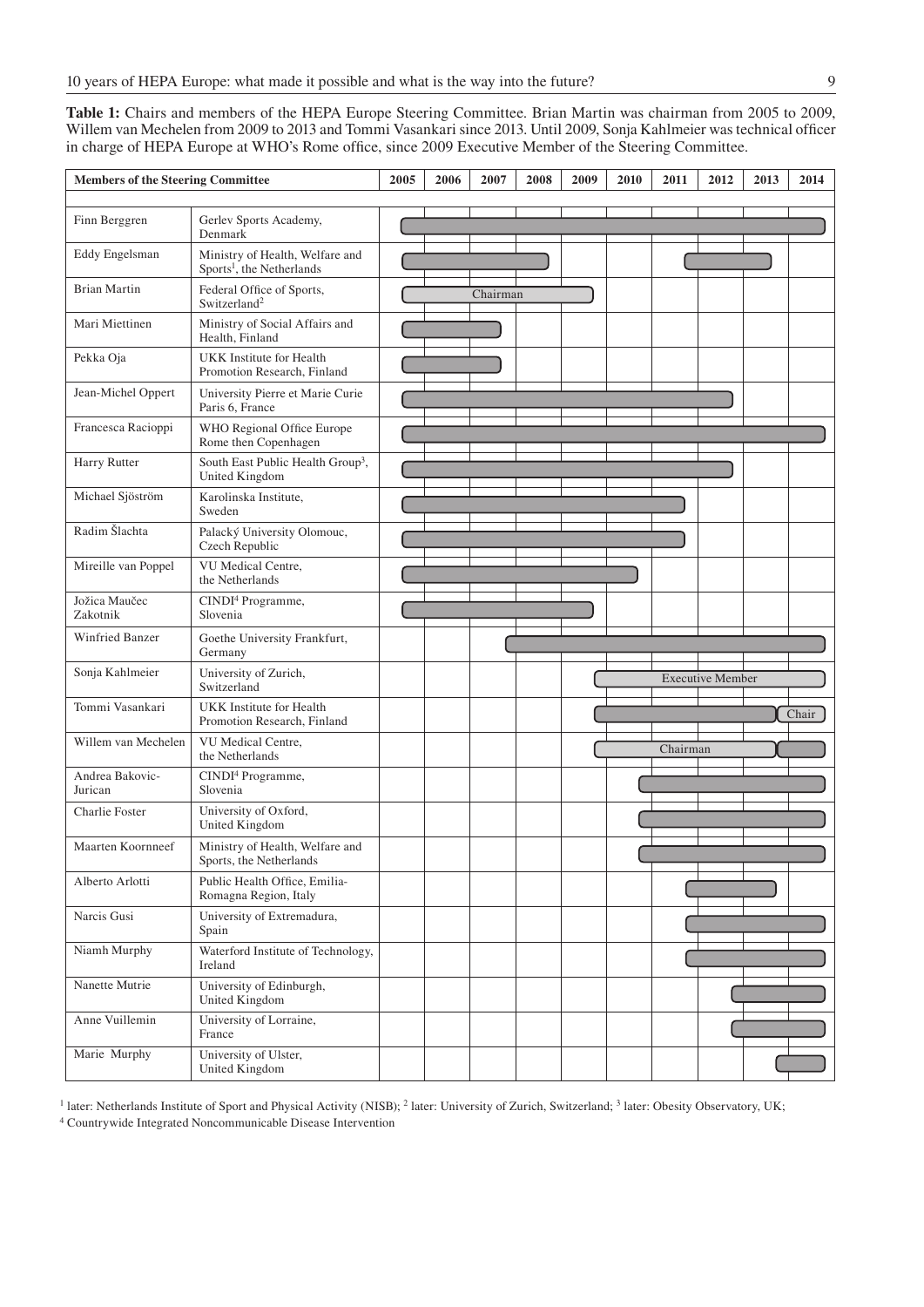**Table 2:** HEPA Europe working groups and their leaders. Details of the working groups' activities can be found in the reports of the annual network meetings (WHO 2014).

| Work programme                                                                                                                                                                                                                                                                                                                                                                                                                                                                                                                                                                                                                                                                                                                                                                                                                                                                                                                                                                                                                     | 2005                                                                                     | 2006      | 2007      | 2008                                                                                                                                                                                                                                                                                                                                                                                                                                                                                                                                                                                                                                                                                             | 2009       | 2010      | 2011   | 2012      | 2013       | 2014                  |
|------------------------------------------------------------------------------------------------------------------------------------------------------------------------------------------------------------------------------------------------------------------------------------------------------------------------------------------------------------------------------------------------------------------------------------------------------------------------------------------------------------------------------------------------------------------------------------------------------------------------------------------------------------------------------------------------------------------------------------------------------------------------------------------------------------------------------------------------------------------------------------------------------------------------------------------------------------------------------------------------------------------------------------|------------------------------------------------------------------------------------------|-----------|-----------|--------------------------------------------------------------------------------------------------------------------------------------------------------------------------------------------------------------------------------------------------------------------------------------------------------------------------------------------------------------------------------------------------------------------------------------------------------------------------------------------------------------------------------------------------------------------------------------------------------------------------------------------------------------------------------------------------|------------|-----------|--------|-----------|------------|-----------------------|
| Case studies of collaboration between physical<br>activity promotion and transport sector                                                                                                                                                                                                                                                                                                                                                                                                                                                                                                                                                                                                                                                                                                                                                                                                                                                                                                                                          |                                                                                          | <b>OT</b> |           |                                                                                                                                                                                                                                                                                                                                                                                                                                                                                                                                                                                                                                                                                                  |            |           |        |           |            |                       |
| Overview of ongoing international and European<br>activities and networks relevant to HEPA Europe                                                                                                                                                                                                                                                                                                                                                                                                                                                                                                                                                                                                                                                                                                                                                                                                                                                                                                                                  |                                                                                          | <b>SC</b> |           |                                                                                                                                                                                                                                                                                                                                                                                                                                                                                                                                                                                                                                                                                                  |            |           |        |           |            |                       |
| Review of examples of national HEPA promotion<br>networks                                                                                                                                                                                                                                                                                                                                                                                                                                                                                                                                                                                                                                                                                                                                                                                                                                                                                                                                                                          |                                                                                          |           | <b>SC</b> |                                                                                                                                                                                                                                                                                                                                                                                                                                                                                                                                                                                                                                                                                                  |            |           |        |           |            |                       |
| National approaches to physical activity<br>promotion                                                                                                                                                                                                                                                                                                                                                                                                                                                                                                                                                                                                                                                                                                                                                                                                                                                                                                                                                                              |                                                                                          |           |           |                                                                                                                                                                                                                                                                                                                                                                                                                                                                                                                                                                                                                                                                                                  | <b>SC</b>  | PB, AV    |        | <b>SK</b> |            |                       |
| Exchange of experiences in physical activity and<br>sports promotion in youth                                                                                                                                                                                                                                                                                                                                                                                                                                                                                                                                                                                                                                                                                                                                                                                                                                                                                                                                                      |                                                                                          |           | <b>SC</b> |                                                                                                                                                                                                                                                                                                                                                                                                                                                                                                                                                                                                                                                                                                  | <b>CN</b>  |           |        | <b>PB</b> |            | CW                    |
| Methods for quantification of health benefits<br>from walking and cycling                                                                                                                                                                                                                                                                                                                                                                                                                                                                                                                                                                                                                                                                                                                                                                                                                                                                                                                                                          |                                                                                          |           | <b>SC</b> |                                                                                                                                                                                                                                                                                                                                                                                                                                                                                                                                                                                                                                                                                                  | <b>WHO</b> |           |        | WHO, SK   |            |                       |
| HEPA promotion in health care settings                                                                                                                                                                                                                                                                                                                                                                                                                                                                                                                                                                                                                                                                                                                                                                                                                                                                                                                                                                                             |                                                                                          |           |           | RB                                                                                                                                                                                                                                                                                                                                                                                                                                                                                                                                                                                                                                                                                               | <b>BM</b>  | MA        | MA, ML |           | MA, MW     | $M$ <sub>W</sub> , EF |
| Sports clubs for health                                                                                                                                                                                                                                                                                                                                                                                                                                                                                                                                                                                                                                                                                                                                                                                                                                                                                                                                                                                                            |                                                                                          |           |           |                                                                                                                                                                                                                                                                                                                                                                                                                                                                                                                                                                                                                                                                                                  | <b>JS</b>  |           | JS, EL |           | JS, EL, KA |                       |
| HEPA promotion in socially disadvantage groups                                                                                                                                                                                                                                                                                                                                                                                                                                                                                                                                                                                                                                                                                                                                                                                                                                                                                                                                                                                     |                                                                                          |           |           |                                                                                                                                                                                                                                                                                                                                                                                                                                                                                                                                                                                                                                                                                                  |            |           |        | NM        |            |                       |
| Workplace HEPA promotion                                                                                                                                                                                                                                                                                                                                                                                                                                                                                                                                                                                                                                                                                                                                                                                                                                                                                                                                                                                                           |                                                                                          |           |           |                                                                                                                                                                                                                                                                                                                                                                                                                                                                                                                                                                                                                                                                                                  |            | <b>KP</b> |        | IH, HA    |            |                       |
| Monitoring and surveillance of physical activity                                                                                                                                                                                                                                                                                                                                                                                                                                                                                                                                                                                                                                                                                                                                                                                                                                                                                                                                                                                   |                                                                                          |           |           |                                                                                                                                                                                                                                                                                                                                                                                                                                                                                                                                                                                                                                                                                                  |            | <b>BM</b> |        | SV        |            | <b>IH</b>             |
| HEPA promotion and injury prevention                                                                                                                                                                                                                                                                                                                                                                                                                                                                                                                                                                                                                                                                                                                                                                                                                                                                                                                                                                                               |                                                                                          |           |           |                                                                                                                                                                                                                                                                                                                                                                                                                                                                                                                                                                                                                                                                                                  |            |           |        | EM        |            |                       |
| Active aging: Physical activity promotion in the<br>elderly                                                                                                                                                                                                                                                                                                                                                                                                                                                                                                                                                                                                                                                                                                                                                                                                                                                                                                                                                                        |                                                                                          |           |           |                                                                                                                                                                                                                                                                                                                                                                                                                                                                                                                                                                                                                                                                                                  |            |           |        | EE, GK    |            | BL, LP                |
| Environmental approaches to HEPA promotion                                                                                                                                                                                                                                                                                                                                                                                                                                                                                                                                                                                                                                                                                                                                                                                                                                                                                                                                                                                         |                                                                                          |           |           |                                                                                                                                                                                                                                                                                                                                                                                                                                                                                                                                                                                                                                                                                                  |            |           |        |           |            | CF                    |
| Leaders of the working groups<br>Institutions or groups<br>Members of the HEPA Europe steering committee<br>SС<br>WHO European Centre for Environment and Health, Rome (until 2011)/<br>WHO<br>WHO Regional Office for Europe, Copenhagen (since 2012)<br>Individuals<br>AV<br>Anita Vlasfeld, NISB, the Netherlands<br>Bob Lavenger, Loughborough University, United Kingdom<br>BL<br>Brian Martin, University of Zurich, Switzerland<br>BM<br>CF<br>Charlie Foster, Oxford University, United Kingdom<br>${\rm CN}$<br>Christof Nützi, Federal Office of Sport, Switzerland<br>CW<br>Catherine Woods, Dublin City University, Ireland<br>EE<br>Eddy Engelsman, NISB, the Netherlands<br>$\rm EF$<br>Esther Füzéki, Frankfurt University, Germany<br>EL<br>Eerika Laalo-Häikiö, Finnish Swimming Association, Finland<br>EM<br>Eva Martin-Diener, University of Zurich, Switzerland<br>${\rm GK}$<br>Ger Kroes, NISB, the Netherlands<br>HA<br>Hans Arends, NISB, the Netherlands<br>IH<br>Ingrid Henriksen, TNO, the Netherlands | JS<br>ΚA<br><b>KP</b><br>LP<br>MA<br>ML<br>MW<br>NΜ<br>ОT<br>PB<br>RB<br><b>SK</b><br>SV |           |           | Jorma Savola, Finnish Sports for all Association, Finland<br>Katja Arpalo, Finnish Sports for all Association, Finland<br>Karin Proper, VU Medical Center, the Netherlands<br>Liesbeth Preller, NISB, The Netherlands<br>Minna Aittasalo, UKK Institute, Finland<br>Matti Leijon, Centre for Prim. Health Care Research, Sweden<br>Malcolm Ward, Public Health Wales, United Kingdom<br>Niamh Murphy, Waterford Institute of Technology, Ireland<br>Oliver Thommen, University of Basel, Switzerland<br>Peter Barendse, NISB, the Netherlands<br>Raphael Bize, University of Lausanne, Switzerland<br>Sonja Kahlmeier, University of Zurich, Switzerland<br>Sanne de Vries, TNO, the Netherlands |            |           |        |           |            |                       |

European member countries. Support was provided also by the other institutions represented in the HEPA Europe Steering Committee *(table 1)* and working groups *(table 2)*. Very important were also the organisers of the annual meetings, symposia or conferences (table 3) and the hosts of the working group meetings and other events of the network. Organisations at the global level or from other world regions such as Agita Mundo, ISPAH (GAPA, 2010) or the American College for Sports Medicine with its Exercise is Medicine initiative have also been important partners.

Direct funding for HEPA Europe was provided in the first years by the Swiss Federal Offices of Sport and Public Health, in later years support was received from the ministries of Health of Italy, the Netherlands and Norway. Cooperation between WHO and the European Commission covered several projects in the range of activities and events of HEPA Europe, specific working groups were supported from different country sources.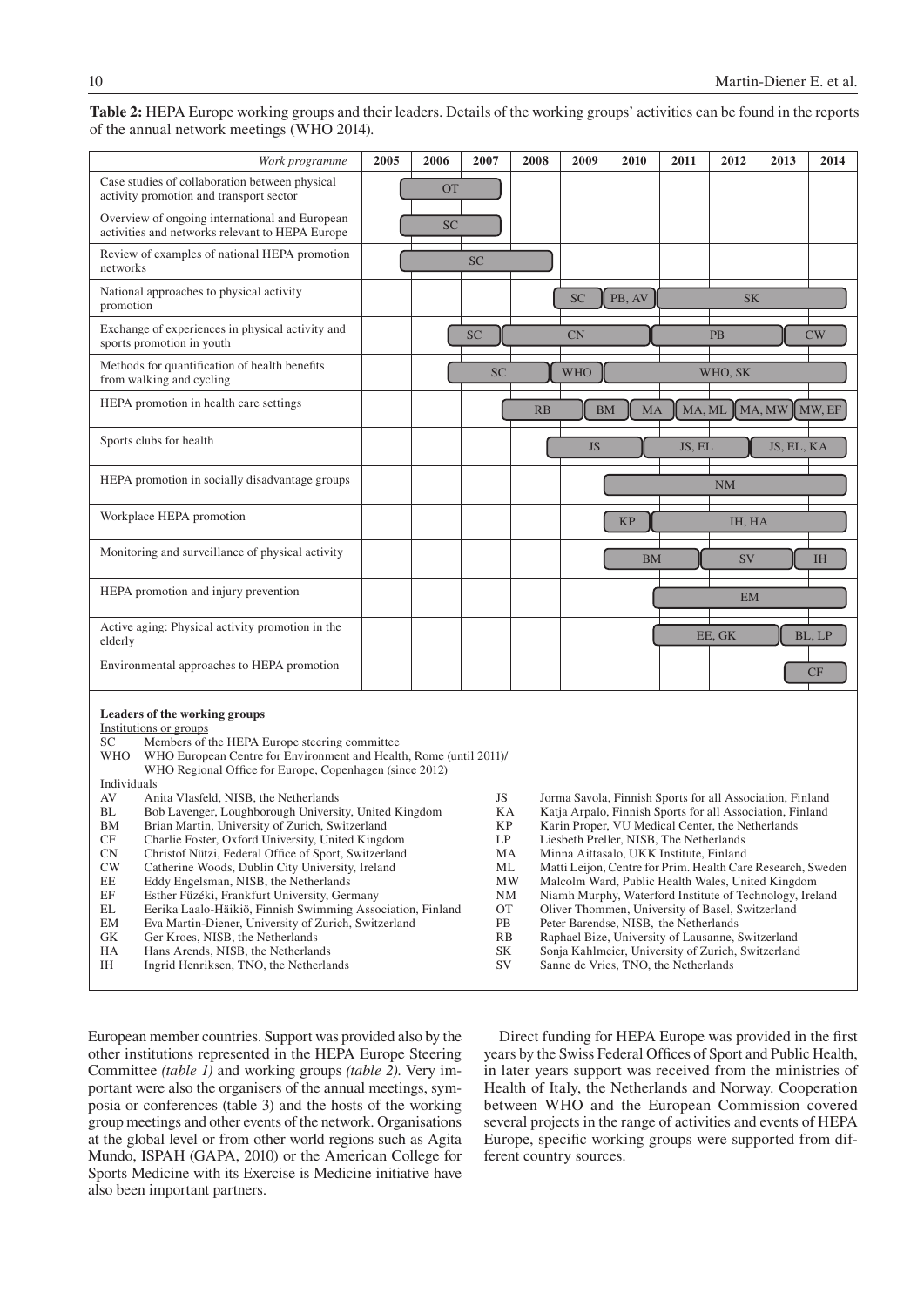# *High visibility products*

HEPA Europe has given its members a platform to exchange their ideas, to contribute to the development of tools and guidance (Vuillemin et al., 2014) and to take part in their implementation.

The number of participants at the annual network meetings has increased steadily. The conferences or symposia combined with the meetings since 2008 have further added to their attractiveness *(table 3)*. Members of the network have played an important role in key publications in the field such as WHO's "Physical activity and health in Europe: evidence for action" (WHO, 2006a) as well as in expert groups of WHO (WHO, 2006b; Branca, Nikogosian and Lobstein, 2007) and the European Union (EU, 2008).

Several of HEPA Europe's working groups have organised separate events, most recently the WHO Expert Meeting on Physical Activity Promotion in Health Care Settings at the University of Zurich in 2013 (Martin, 2014). They have developed specific products such as the Health Economic Assessment Tool Walking and Cycling (www.euro.who.int/ HEAT, Rutter et al., 2013), the HEPA Policy Audit Tool (www.euro.who.int/hepapat, Bull et al., 2014) and guidance and recommendations on a whole range of topics, including national physical activity recommendations (Oja et al., 2010), the role of sport clubs for health (Kokko et al., 2009) or physical activity promotion in socially disadvantaged groups (WHO, 2013b). A complete list of products of HEPA Europe and its working groups can be found in the reports of the annual network meetings (WHO, 2014).

## **The way ahead**

Despite a number of challenges, HEPA Europe, the European network for health-enhancing physical activity, has been able

to make a contribution to physical activity and health in Europe over the last ten years. The coincidence of a number of favourable developments during its nascency, the combination of commitment and conceptual clarity, institutional support at several levels and the network's ability to produce high visibility output in a timely fashion have made this possible.

Analyses of inter-organisational networks have described a number of factors as important for the effectiveness of collaborative partnerships (Broesskamp-Stone 2012). They include favourable contextual factors, access to technical expertise, vision, goals and objectives which are clearly defined, supported and updated when necessary, processes which are accepted by all network members, adequate resourcing and community involvement. With HEPA Europe, all these elements are present. As the network has not been "commissioned" by any national or international institution, but has grown out of the initiative of concerned experts, technical expertise and community involvement are built into it. However, fund-raising remains a challenge. In this context, high visibility products have become an additional success factor. Overall, in its different activities HEPA Europe shows characteristics of all three types of inter-organisational networks (Broesskamp-Stone, 2012): obligational, promotional and systemic.

In the European region of 2014, the role of physical activity for health is increasingly recognised not only within public health, but also in the sport sector, and important developments are underway regarding population wide physical activity promotion. Accordingly the demand for evidence-based know-how has grown, as has competition in the field, but no other institution currently has the same profile as HEPA Europe (Kahlmeier et al., 2014). To meet these growing and changing expectations, the network will have to continue evolving. Close and systematic exchange with its members and other stakeholders is essential for this purpose,

**Table 3:** Annual meetings and conferences of HEPA Europe. The first annual meeting in 2005 was attended by 24 participants. Numbers have steadily increased and ranged between 150 and 230 since 2008.

| Year | <b>City</b> | Country         | <b>Hosting institution</b>                                                                     | <b>Events</b>                     |
|------|-------------|-----------------|------------------------------------------------------------------------------------------------|-----------------------------------|
| 2005 | Gerley      | Denmark         | Gerlev Sports Academy, Slagelse                                                                | Annual meeting                    |
| 2006 | Tampere     | Finland         | UKK Institute for Health Promotion Research                                                    | Annual meeting                    |
| 2007 | <b>Graz</b> | Austria         | University of Graz, Institute for Sports Sciences                                              | Annual meeting                    |
| 2008 | Glasgow     | United Kingdom  | Strathclyde University, SPARColl – Scottish Physical<br><b>Activity Research Collaboration</b> | Annual meeting<br>and conference  |
| 2009 | Bologna     | Italy           | Public Health Service, Emilia-Romagna Region                                                   | Annual meeting<br>and symposium   |
| 2010 | Olomouc     | Czech Republic  | Palacký University, Faculty of Physical Culture                                                | Annual meeting<br>and conference  |
| 2011 | Amsterdam   | The Netherlands | Netherlands Institute of Sport and Physical Activity (NISB)                                    | Annual meeting<br>and conference  |
| 2012 | Cardiff     | United Kingdom  | Physical Activity and Nutrition Network Wales, Public<br><b>Health Wales</b>                   | Annual meeting<br>and symposium   |
| 2013 | Helsinki    | Finland         | Fit for Life Program KKI/UKK Institute for Health<br><b>Promotion Research</b>                 | Aannual meeting<br>and conference |
| 2014 | Zurich      | Switzerland     | University of Zurich, Institute of Social and Preventive<br>Medicine                           | Annual meeting<br>and conference  |